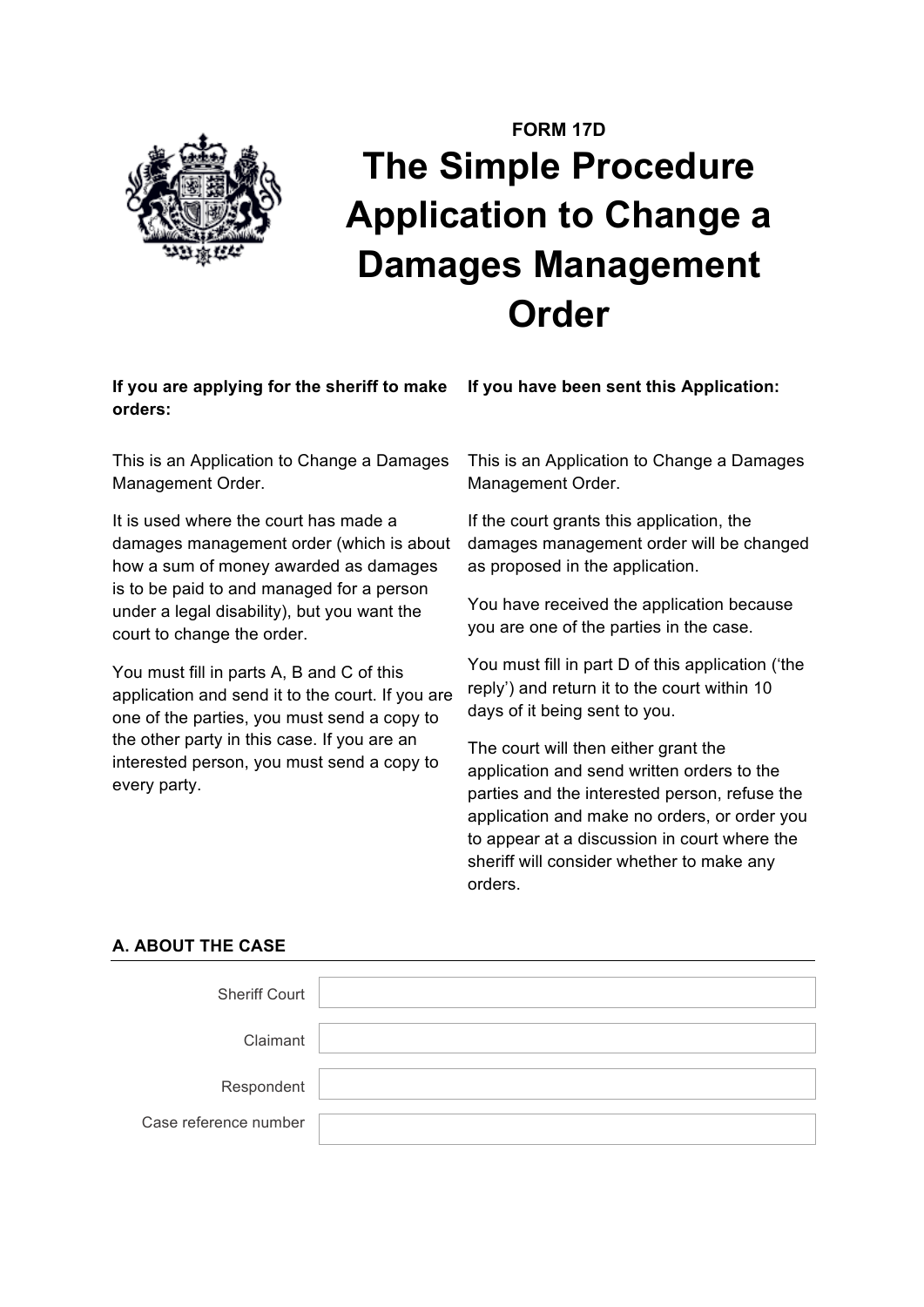#### **B. ABOUT YOU**

| B1. What is your full name?                            |  |  |
|--------------------------------------------------------|--|--|
| Name                                                   |  |  |
| Middle name                                            |  |  |
| Surname                                                |  |  |
| Trading name or<br>representative capacity (if<br>any) |  |  |

#### **B2. Which is your role in this case?**

| Claimant          |  |  |
|-------------------|--|--|
| Respondent        |  |  |
| Interested person |  |  |

# **B3. If you are an interested person, what is your interest in this case?**

- ! Explain why you have an interest in this case. For example:
	- − the damages management order might tell you to do certain things
	- − you might be responsible for looking after the person to whom the damages have been awarded.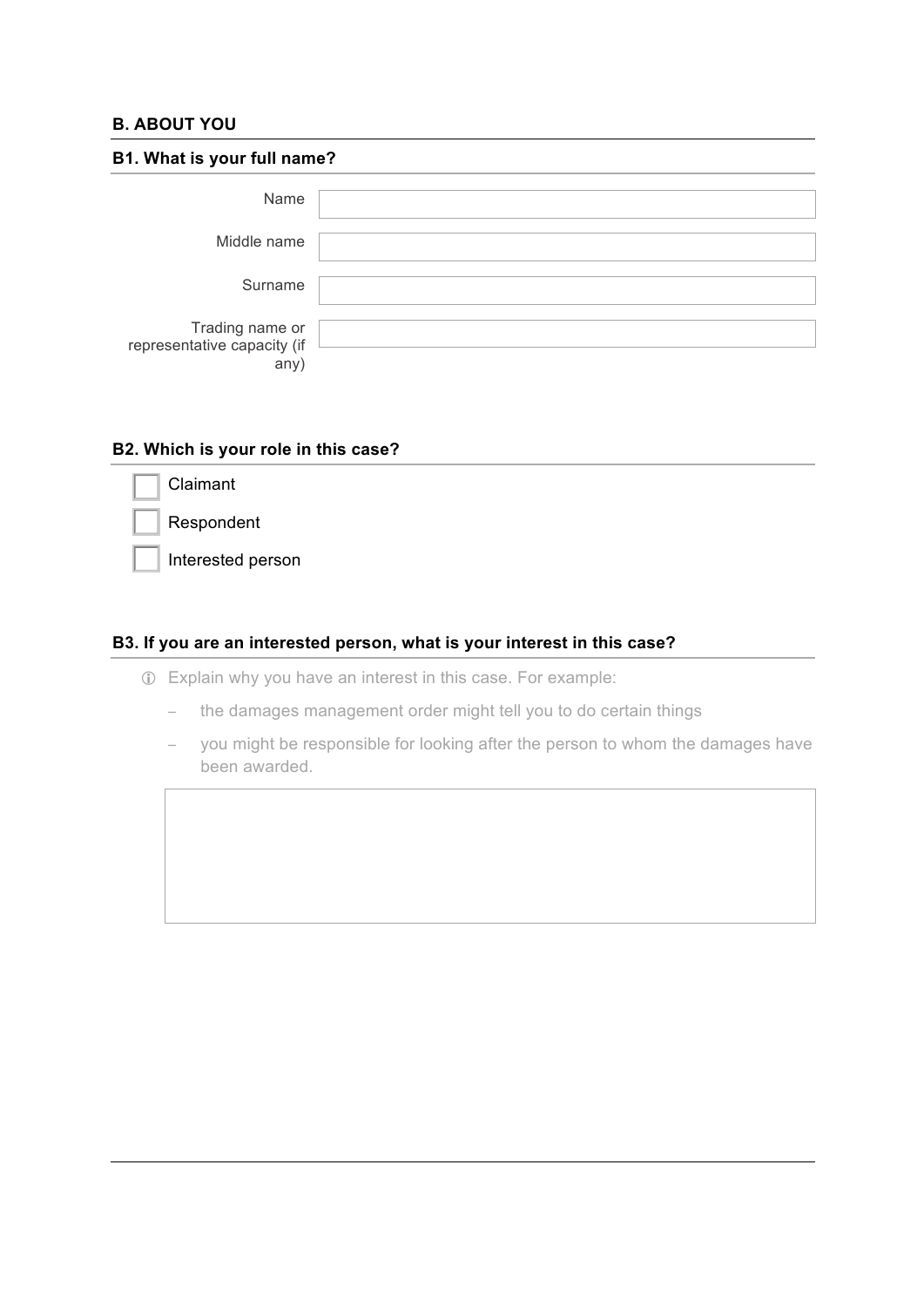## **C. THE APPLICATION**

! If you are replying to this application, do not fill in this part. You should fill in part D.

#### **C1. How should the court change the damages management order?**

- ! Set out the changes you want the court to make. For example, you could ask the court to:
	- appoint someone else to manage the money
	- order the money to be paid directly to the person under legal disability.

#### **C2. Why should the court change the damages management order?**

! Set out why the court should change the damages management order.

#### **C3. When was this application sent to the court?**

- ! Set out the date on which the application was sent to the court (i.e. the date on which the email was sent, or the date on which the application was posted).
- ! Any reply to this application must be sent to the court within 10 days of this application being sent.